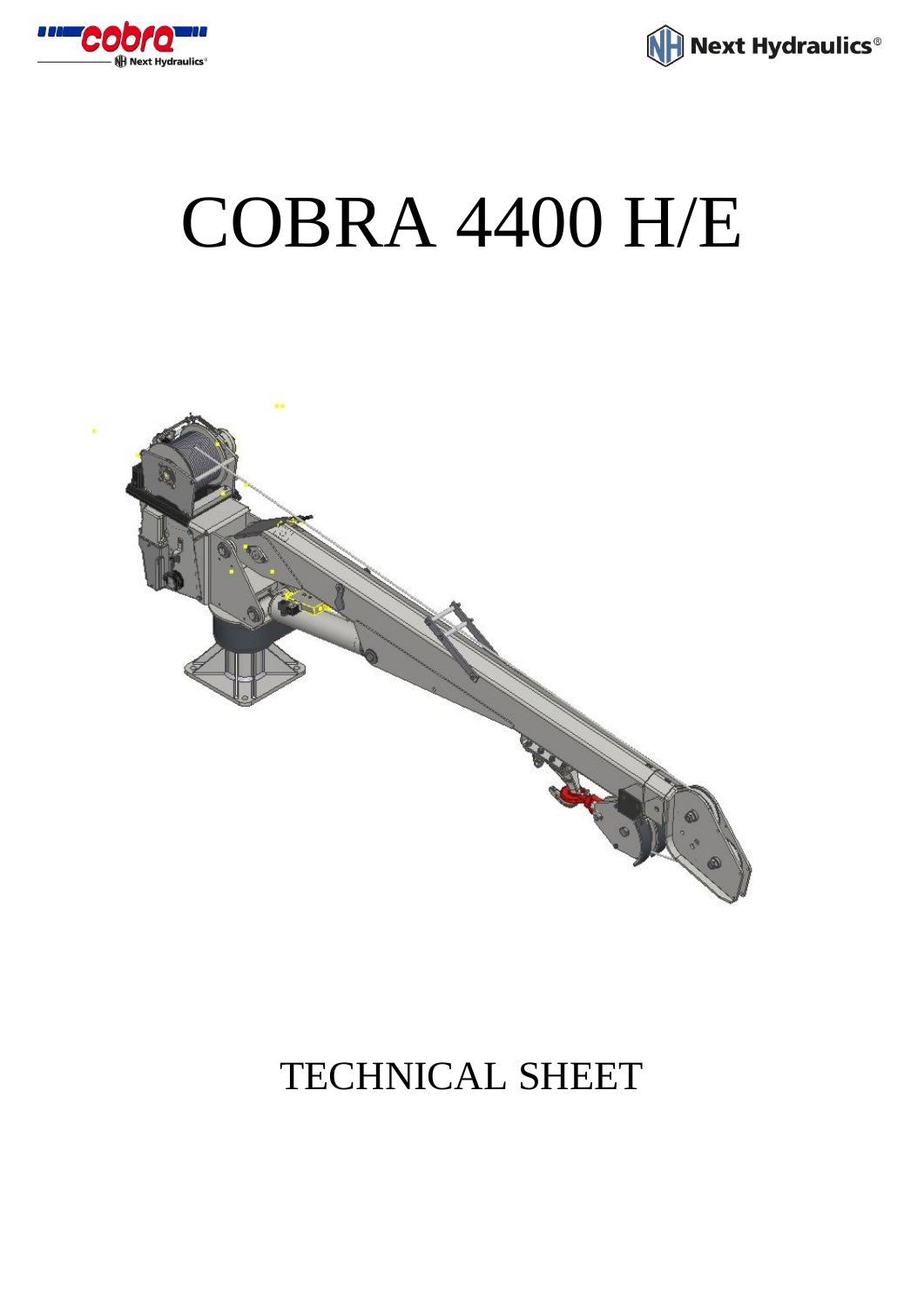



Overall dimensions 4400 H





## Overall dimensions 4400 E

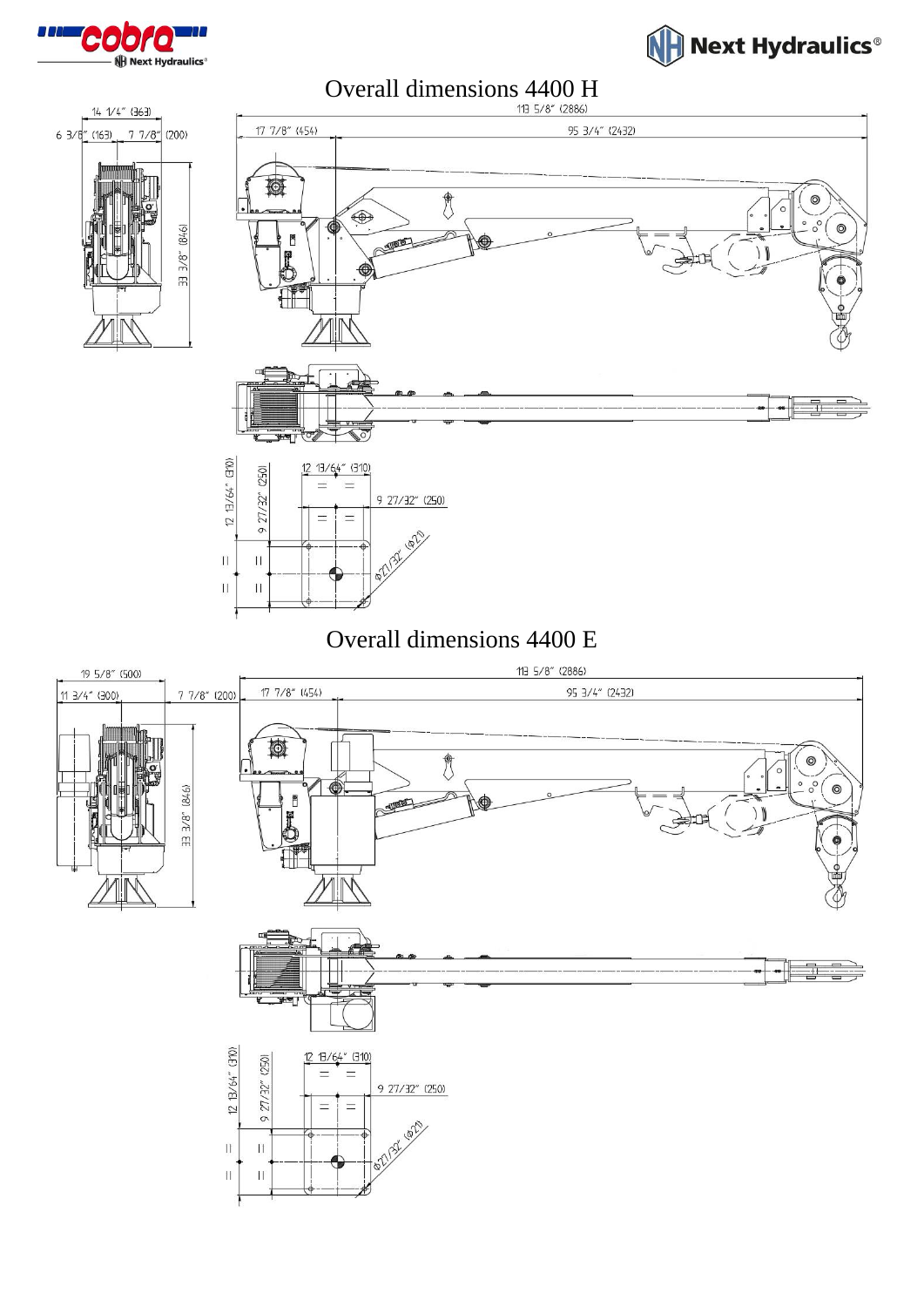



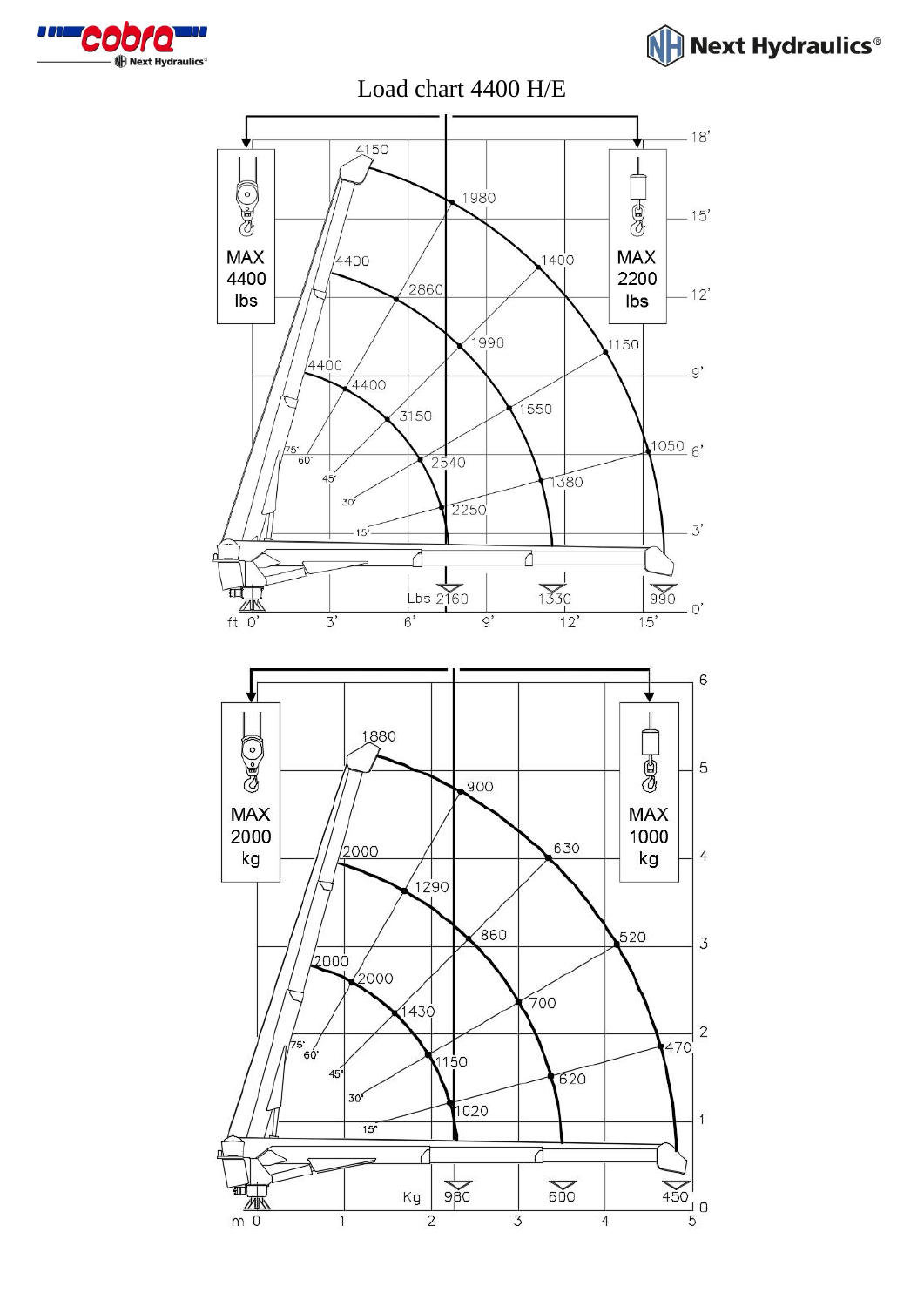

┑

| $\P$ Next Hydraulics $^\circ$ |  |  |
|-------------------------------|--|--|

| <b>Next Hydraulics</b><br><b>Boretto R.E.</b>   | <b>CARATTERISTICHE TECNICHE</b><br><b>TECHNICAL DATA</b> |              |                              |
|-------------------------------------------------|----------------------------------------------------------|--------------|------------------------------|
| <b>CARATTERISTICHE TECNICHE</b>                 |                                                          | <b>MODEL</b> | 4400 H (16 feet)             |
| <b>TECHNICAL DATA</b>                           |                                                          |              |                              |
| MOMENTO DI SOLLEVAMENTO                         |                                                          | kNm          | 22                           |
| <b>CRANE RATING</b>                             |                                                          | ft.lbs       | 16000                        |
| <b>NUMERO E TIPO SFILATE</b>                    |                                                          |              | 1 HYDRAULIC + 1 MANUAL       |
|                                                 |                                                          | $N^{\circ}$  | <b>OR</b>                    |
| <b>EXTENSIONS TYPE</b>                          |                                                          |              | 2 HYDRAULIC                  |
| SFILAMENTO IDRAULICO/MECCANICO                  |                                                          | M            | $1.2 + 1.3$                  |
| MECHANICAL/HYDRAULIC EXTENSION                  |                                                          | ft           | $3'11'' + 4'3''$             |
| SBRACCIO TOTALE (dall'asse di rotazione)        |                                                          | m            | 4.880                        |
| HORIZONTAL REACH (from center line of rotation) |                                                          | ft           | 16'                          |
| <b>SBRACCIO MINIMO</b>                          |                                                          | m            | 2.380                        |
| MINIMUM OUTREACH                                |                                                          | ft           | 7'10''                       |
| ANGOLO DI ROTAZIONE                             |                                                          |              |                              |
|                                                 |                                                          | $\circ$      | 400                          |
| <b>SLEWING ANGLE</b>                            |                                                          |              |                              |
| <b>COPPIA DI ROTAZIONE</b>                      |                                                          | kNm          | 2.2                          |
| <b>SLEWING TORQUE</b>                           |                                                          | ft.lbs       | 1600                         |
| ANGOLO DI ELEVAZIONE BRACCIO                    |                                                          |              |                              |
|                                                 |                                                          | $\circ$      | $-5^{\circ}$ / $+75^{\circ}$ |
| <b>BOOM ELEVATION ANGLE</b>                     |                                                          |              |                              |
| PORTATA OLIO CONSIGLIATA                        |                                                          | lt/min       | 10                           |
| <b>SUGGESTED OIL FLOW</b>                       |                                                          | U.S.gal      | 2.7                          |
| ALTEZZA MAX. DALLA BASE                         |                                                          | m            | 5.32                         |
| <b>MAX. LIFTING HEIGHT FROM CRANE BASE</b>      |                                                          | ft           | 17'5''                       |
| PRESSIONE MAX. ESERCIZIO                        |                                                          | bar          | 195                          |
| <b>MAX. WORKING PRESSURE</b>                    |                                                          | psi          | 2830                         |
| PESO GRU                                        |                                                          | kg           | 335                          |
| <b>CRANE WEIGHT</b>                             |                                                          | <b>lbs</b>   | 740                          |

Τ

| <b>SPECIFICHE ARGANO/WINCH SPECIFICATIONS</b>         |        |          |
|-------------------------------------------------------|--------|----------|
| PORTATA MAX ARGANO TIRO DIRETTO (al 1º strato)        | kg     | 1000     |
| WINCH SINGLE LINE CAPACITY<br>(1 <sup>st</sup> layer) | lbs    | 2200     |
| PORTATA MAX ARGANO TIRO DIRETTO (al 3º strato)        | kg     | 880      |
| WINCH SINGLE LINE CAPACITY<br>$(3^{rd}$<br>layer)     | lbs    | 1940     |
| VELOCITA DI SOLLEVAMENTO ARGANO                       | m/min  | 12       |
| PULL LINE SPEED $(3rd Layer)$                         | ft/min | 40       |
| <b>DIAMETRO FUNE</b>                                  | mm     | 8        |
| <b>ROPE DIAMETER</b>                                  | in     | $5/16$ " |
| LUNGHEZZA FUNE                                        | m      | 30       |
| <b>ROPE LENGHT</b>                                    | ft     | 98'5''   |